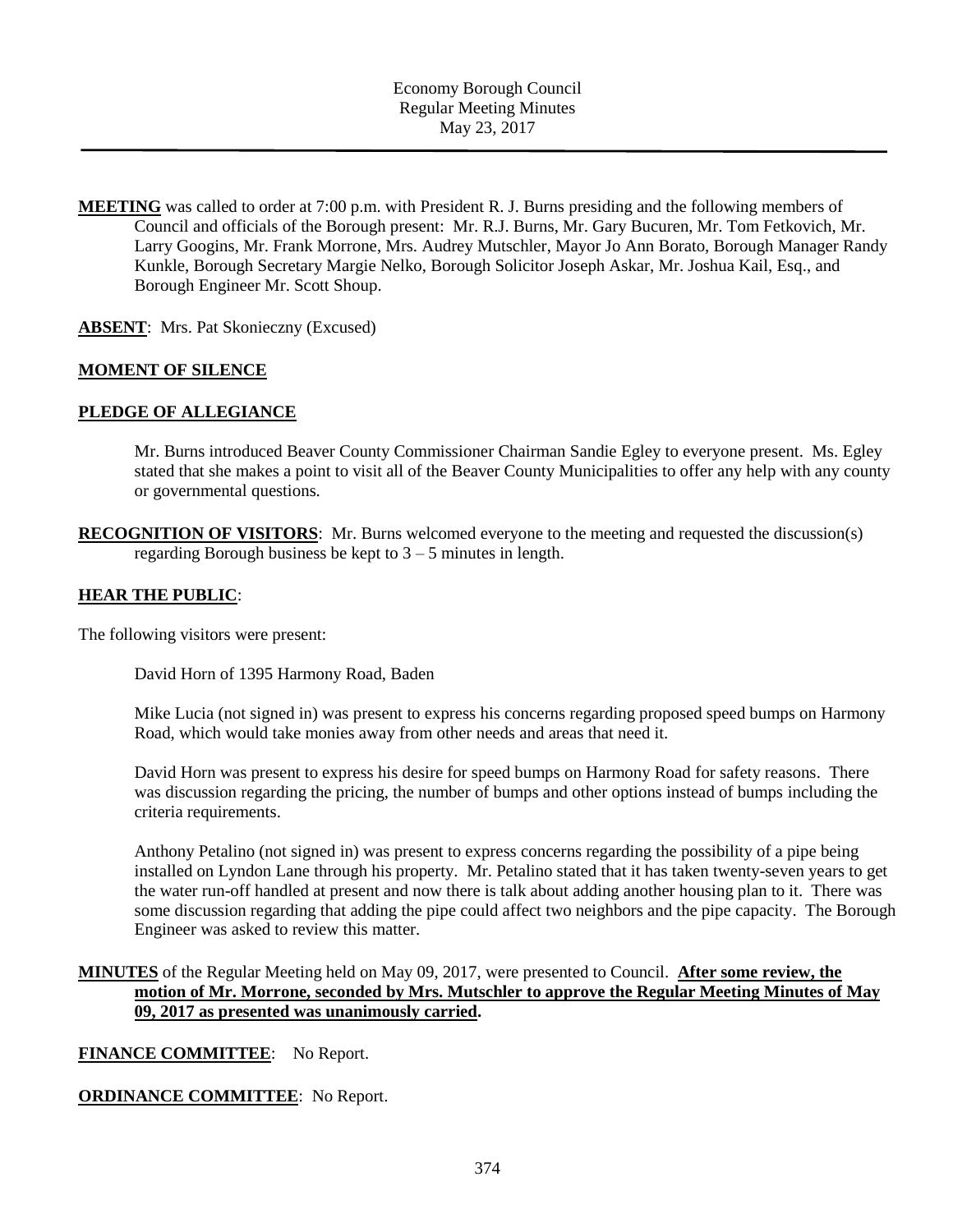**PARKS and RECREATION COMMITTEE**: Mr. Fetkovich, Chairperson of the Parks and Recreation Committee, presented Council with an update regarding the current list of board members, including two (2) term dates that the Borough Manager can help with.

# **PROPERTY and BUILDING COMMITTEE**: No Report.

# **PUBLIC SAFETY COMMITTEE**: No Report.

- **PUBLIC WORKS (PW) COMMITTEE**: Mrs. Mutschler, Chairperson of the Public Works Committee, presented Council with updates regarding the following issue(s):
	- 1. Public Works Bi-monthly Report After some review and discussion, this report was ordered received and filed.
	- 2. 2006 F350 Diesel Pickup Truck (Trk 6) This vehicle has shut down while driving and was towed to Baierl Ford, Zelienople for diagnostics. It was determined that the S.T.C. (snap to connect) fitting needs replaced at a cost of \$3,600.00 if no other problems are found. The Public Works Foreman recommends a second opinion, possibly with Three Rivers Marine & R.V. Center, Fallston, due to the potential savings. There is funding budgeted for a new pickup truck, which would be approximately \$40,000.00 for the truck and \$10,000.00 for a snow plow, lighting and lettering. Members of Council discussed whether to fix the truck for continual use, to trade it in or to sell it and to look into a new truck pricing. The Borough Manager was asked to research through the COG for pricing for a new truck with and without a plow.
	- 3. Teamsters Local #250 (Union) Labor Contract Mrs. Mutschler requested Council to review the public works contract for future discussion.
- **MAYOR'S REPORT**: Mayor Borato stated that a Memorial Day Program has been scheduled for May 29, 2017 beginning at  $\overline{9}$  a.m. at the Veterans Memorial and presented Council with updates regarding the following issue(s):
	- 1. Civil Service Commission List of Applicable Candidates There will be an officer on deployment in June 2017. Chief O'Brien has successfully filled all but four (4) shifts which has reduced overtime. Mayor Borato would like to start the hiring process of another officer to replace an officer who could possibly be retiring as early as the end of September.
	- 2. Residential Sewage Rates Mayor Borato stated that the Economy Borough Municipal Authority conducted a poll of residential sewage rates based on an average bill of 15,000 gallons usage. The results determined that North Sewickley has the highest quarterly rate (not Economy Borough). However, Economy Borough has the highest tap-in fees.

**SOLICITOR'S REPORT:** The Borough Solicitor presented Council with updates regarding the following issue(s):

- 1. Skonieczny Lawsuit No update at this time.
- 2. Sewage Enforcement Officer (SEO) Re-appointment This matter is still under review.
- 3. Reducing the Number of Bank Accounts This matter has been reviewed by the Borough Solicitor and the Borough Manager. It has been determined that the six (6) bank accounts reviewed are deemed no longer needed and the funds, in the amount of \$70,775.00, are able to be used to help cover the Dunlap Hill Traffic Signal expense. **After some review and discussion, the motion of Mr. Morrone, seconded by Mr. Fetkovich to (zero) close out the bank accounts and place the funds in the General Fund was unanimously carried.**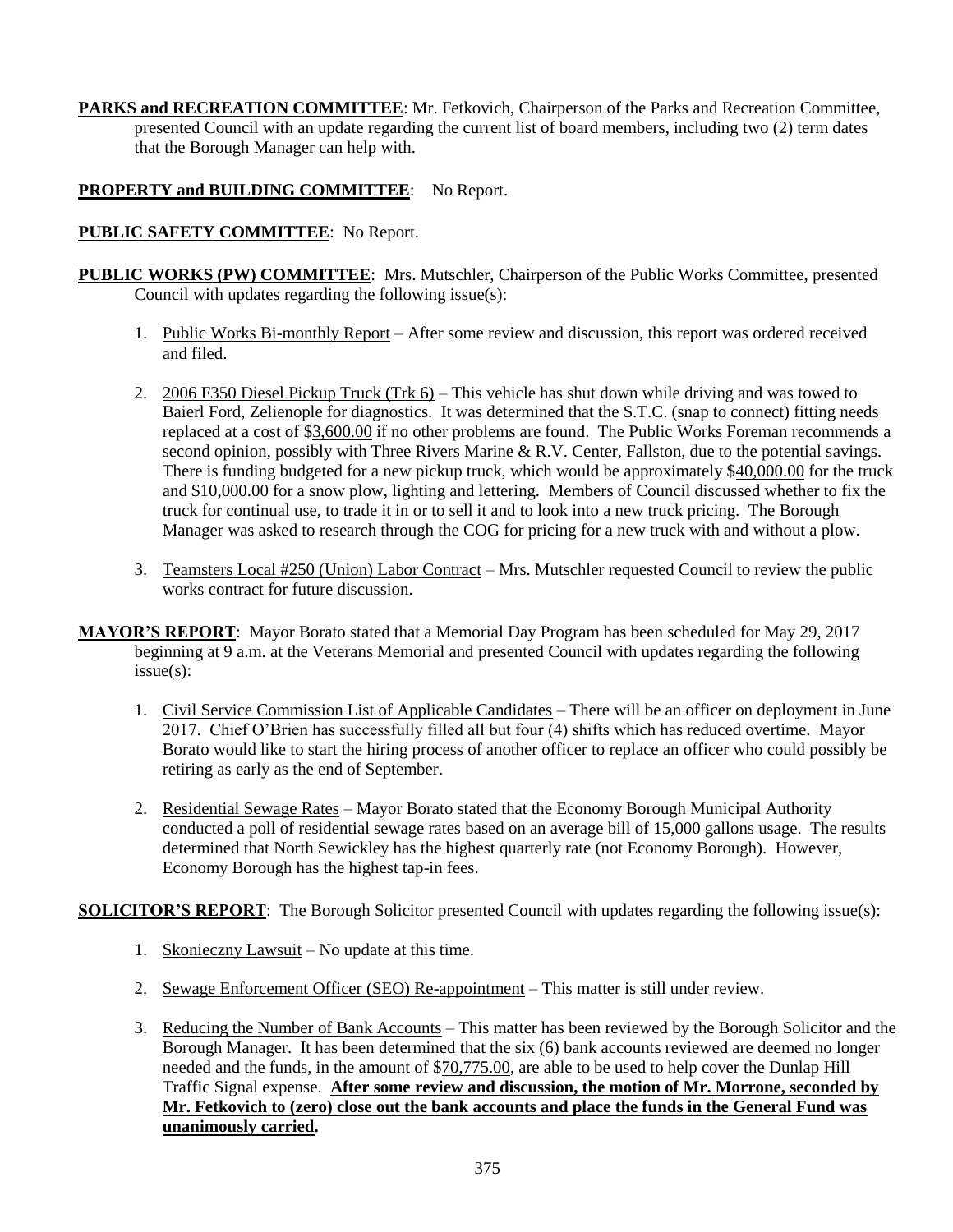- 4. Resolution No. 461 Beaver County Emergency Services Unit Mutual Aid The Beaver County Emergency Services Unit Mutual Aid Agreement was approved at the regular Council meeting of May 9, 2017. The Borough Solicitor recommends approving Resolution No. 461 which will approve the Beaver County Emergency Services Unit Mutual Aid Agreement which should have been completed at the time the agreement was approved. **After some review and discussion, the motion of Mr. Googins, seconded by Mr. Fetkovich to adopt Resolution No. 461 approving the Beaver County Emergency Services Unit Mutual Aid Agreement as presented was unanimously carried.**
- 5. Resolution No. 462 and the Beaver County Anti-Drug Task Force Mutual Aid Agreement The Borough Solicitor reviewed the background of this agreement and asked if there were any questions on the agreement. Resolution No. 462 approving the Beaver County Anti-Drug Task Force Mutual Aid Agreement should be adopted along with the agreement. The Borough Solicitor stated this agreement coincides with the Beaver County Emergency Services Unit Mutual Aid Agreement and recommends approval of Resolution No. 462 and the Beaver County Anti-Drug Task Force Mutual Aid Agreement. **After some review and discussion, the motion of Mrs. Mutschler, seconded by Mr. Bucuren to execute the Beaver County Anti-Drug Task Mutual Aid Agreement thru the adoption of Resolution No. 462 was unanimously carried.**
- 6. Police Officers Association Reprimand Grievance Arbitration The Borough Solicitor stated that an arbitrator from the American Arbitration Association (AAA) has been selected and that the case will be moving forward in July or August 2017. Mrs. Mutschler asked that "at any time could we not re-visit this and re-vote and really look at the packets that were given to us." There was some discussion regarding if the packets were reviewed prior to the vote and if not, then was an honest decision made. Mrs. Mutschler stated "I truly do think, and I don't know if I can say this out loud, but I think it was just a personal family matter that just got possibly a little out of hand. This is all blown out of proportion, it is going to be costly to both sides, but you know, I don't know if you guys want to sit here and re-visit." The Borough Solicitor stated that Council can collectively sit down and talk about it again and change their minds but that it obviously is up to the members of Council. Mr. Burns stated "I disagree with that, I think we move forward on it, we need to keep our marching orders. If we turn back now, then it is just going to set a precedent for future employees which is wrong, we need to move forward." Members of Council discussed where the location of the hearing could/would be, the legal fees accruing which is split evenly between the Police Association and the Borough and if the winning party could recoup the monies lost.

**ENGINEER'S REPORT** – The Borough Engineer presented Council with updates regarding the following issue(s):

1. 2017 Roadway Improvement Project – A Memorandum dated May 23, 2017, was distributed to Council regarding an updated roadway improvements list after a follow up discussion with PennEnergy. PennEnergy stated that a well has been scheduled for June 2018 along Amsler Ridge Road, but they are unsure the route to utilize the well. The Borough Engineer recommends holding off paving both Amsler Road and Amsler Ridge Road. The Borough Engineer is requesting authorization to advertise the updated list of roads. Members of Council discussed a slip on Amsler Ridge Road that is in need of repair and slurry sealing process/costs of roads which would extend the life of the roads. The Borough Manager inquired if the Economy Borough Municipal Authority (EBMA) driveways would be included. Members of Council discussed the possibility of doing in-house with the EBMA reimbursing the costs, that more information is needed and that it would not be included in the 2017 Roadway Improvement Project. **After some review and discussion, the motion of Mr. Morrone, seconded by Mr. Googins to authorize the Borough Engineer to advertise the bidding as outlined in the Memorandum dated May 23, 2017 for contracted paving was unanimously carried.**

Mr. Burns asked the Borough Engineer to contact Bronder Technical Services to request their attention on getting the Dunlap Hill traffic light functioning.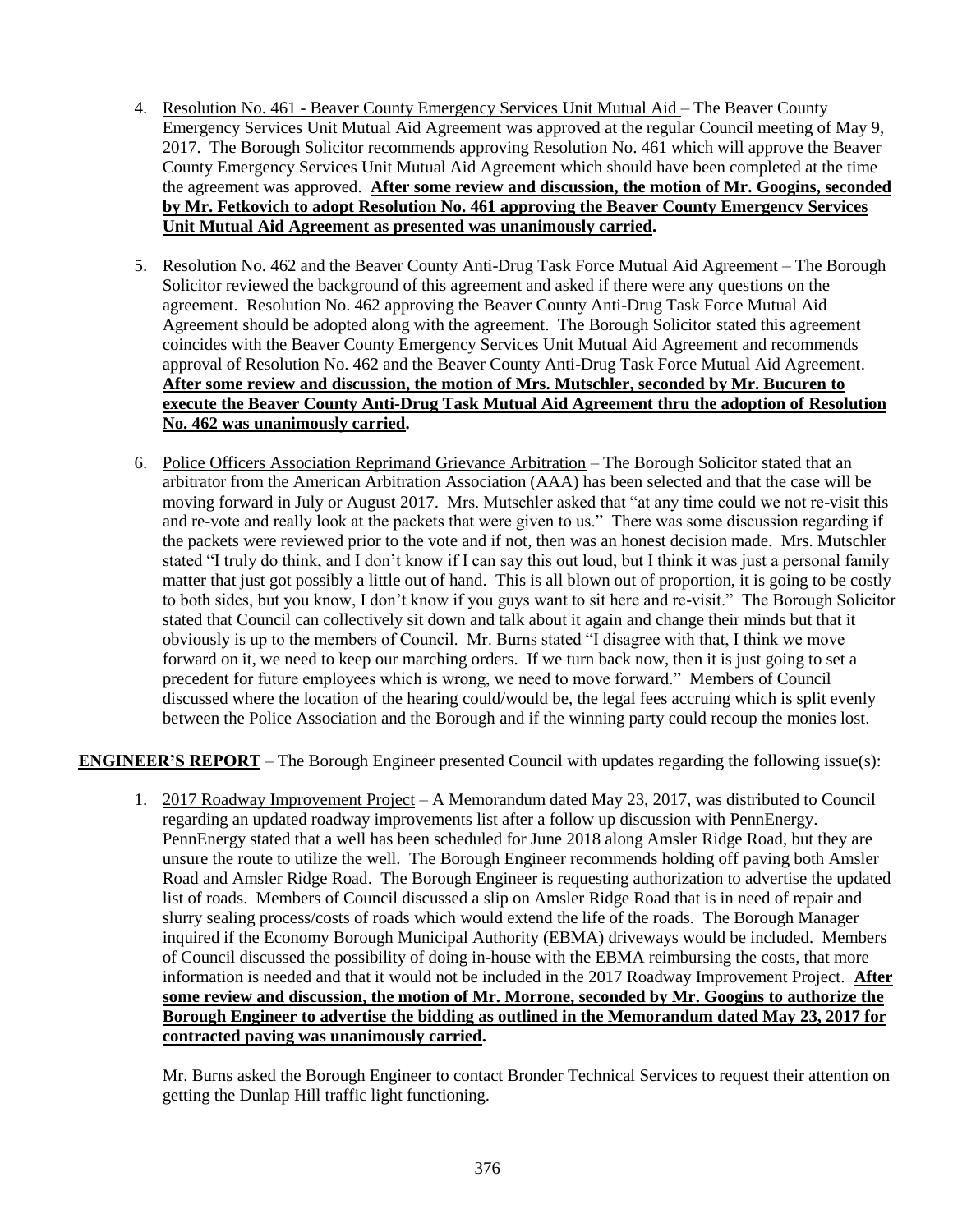# **OLD BUSINESS**:

- 1. Bonding for Borough/Employee Dishonesty Rider The Borough Manager stated that he has received the third  $(3<sup>rd</sup>)$  quote but not in time to place on the agenda. This matter will be discussed at the next regular scheduled meeting.
- 2. Public Works Department Position The Committee is not prepared to make a recommendation at this time.
- 3. Assistant Code Enforcement Services The Borough Manager stated that the Code Enforcement Officer is getting over whelmed sometimes at this time of year and asked if there was anyone on Council who would like to form a committee to help review the applicants who applied for the advertised position and narrow them down for a recommendation to Council. Mr. Fetkovich, Mrs. Mutschler and Mr. Burns stated that they would be willing to help with the review process.
- 4. Liquor License Transfer A public meeting has been scheduled for June 13, 2017 at 6 p.m. in the Council Chambers.
- 5. Petty Cash Policy This was forwarded to the Finance Committee for review, no update at this time.
- 6. Traffic Calming Study (Harmony Road) The Borough Manager stated that the traffic study expense will be approximately \$400.00 to \$500.00 dollars to see if the warrants are met for speed bumps along Harmony Road. The study will track the speed, the number of vehicles and the highest number of vehicles in any one hour (1 hr.) period. Members of Council discussed that this study is following the Traffic Calming Policy of the Borough. **After some review and discussion, the motion of Mrs. Mutschler, seconded by Mr. Fetkovich to move forward with the traffic study on Harmony Road and authorizing the costs not to exceed \$500.00 was unanimously carried.**
- 7. Fee Resolution This matter is still on hold due to input from the Planning Commission has not yet been received, no update at this time.

## **NEW BUSINESS**:

1. Adding the Economy Borough Municipal Authority (EBMA) Driveways to the 2017 Roadway Improvement Project Bidding Process – This matter was briefly discussed during the Borough Engineer's report.

## **OTHER BUSINESS**:

The Borough Secretary noted that the Economy Borough Municipal Authority Minutes of April 18, 2017 were distributed to Council.

Mr. Burns thanked Ms. Sandie Egley and Mr. Jim Woolley for attending the meeting.

There being no further business, the motion of Mrs. Mutschler, seconded by Mr. Morrone to adjourn the meeting at 8:06 p.m. was unanimously carried.

> Margie L. Nelko Borough Secretary